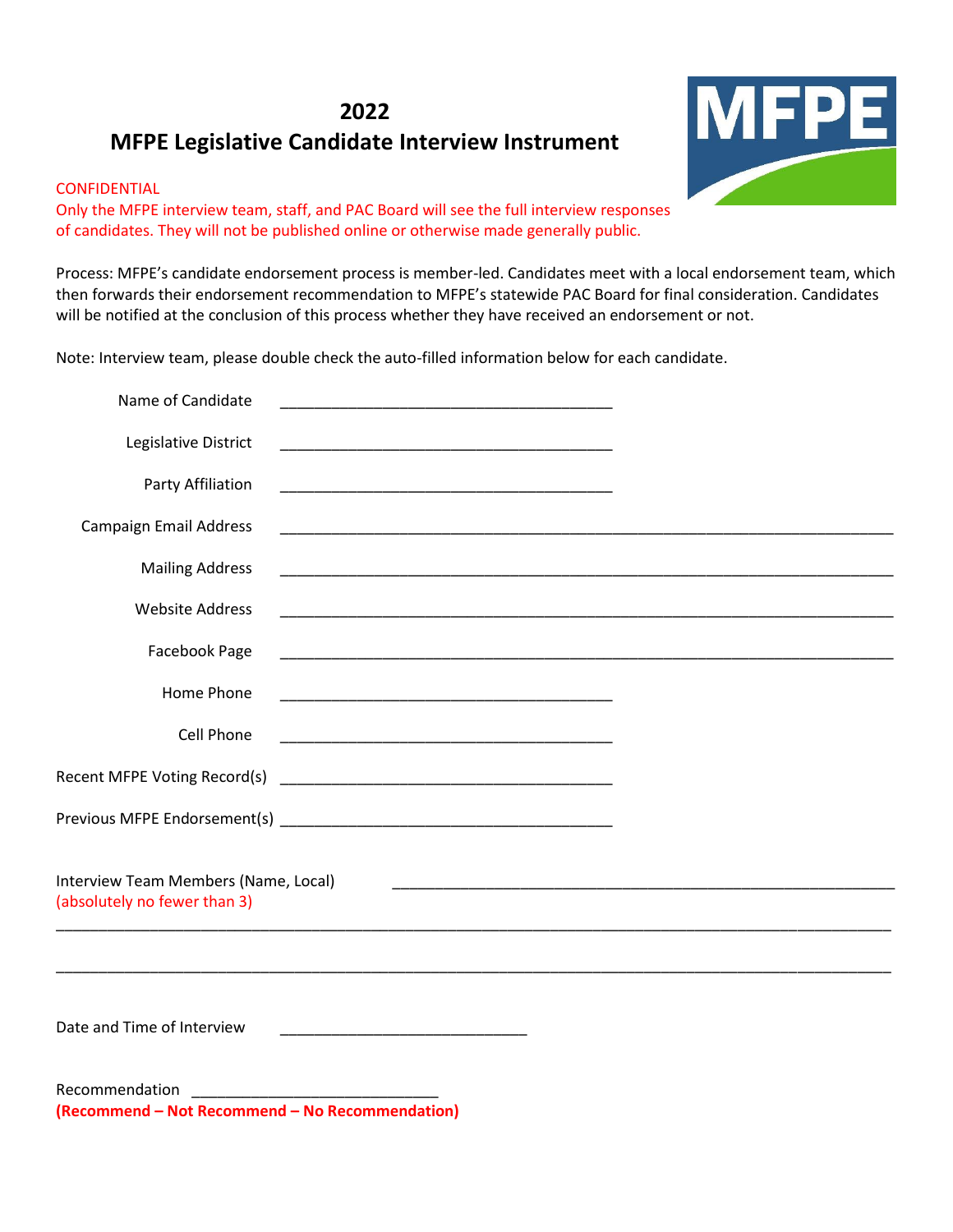#### **MFPE**

\*NOTE: Member Interviewers will introduce themselves, their profession, and their local union affiliation.

- 1. What do you know about the Montana Federation of Public Employees?
- 2. Are you or have you ever been a member of a union? If so, what union?
- 3. Do you have family members that are union members and/or work in public service? If so, what unions and/or where do they work?

### **Legislative Priorities**

| 4. Please list your top three legislative priorities: |  |
|-------------------------------------------------------|--|
|                                                       |  |
|                                                       |  |
|                                                       |  |

#### **State Employee Pay Circle Response**

\_\_\_\_\_\_\_\_\_\_\_\_\_\_\_\_\_\_\_\_\_\_\_\_\_\_\_\_\_\_\_\_\_\_\_\_\_\_\_\_\_\_\_\_\_\_\_\_\_\_\_\_

5. Will you support the base pay increase MFPE negotiateswith the governor? **Yes No**

*By statute MFPE and the governor's office bargain a base pay increase in public employee pay to be included in the governor's proposed biennial budget. The legislature must ratify the negotiated agreement for it to become law. If ratified, the base pay increase accrues to all state and university employees, members and nonmembers alike.*

#### **Privatization**

- 6. Do you support privatization of state programs and services? **Yes No** *MFPE opposes privatization of state programs and services.*
- 6a. If YES, what state programs and services would you privatize?

### **Funding Public Services**

7. Do you support maintaining inflationary increases in public school funding? **Yes No**

*Pursuant to a supreme court decision upholding Article 10.1 of our state's constitution, legislatures from 2005 and after have defined and attempted to create a formula for the funding of a basic system of free quality elementary and secondary public schools. One element of the formula requires the legislature to fund annual inflationary increases in state funding components for school districts.* 

*MFPE supports the k-12 school funding formula the legislature has established over the last 16 years.*

8. Do you support adequately funding government programs and services? **Yes No**

*MFPE supports adequately funding government services including public education, health, and corrections. MFPE supports tax policy that raises enough revenue to fund the public services on which Montanans rely.*